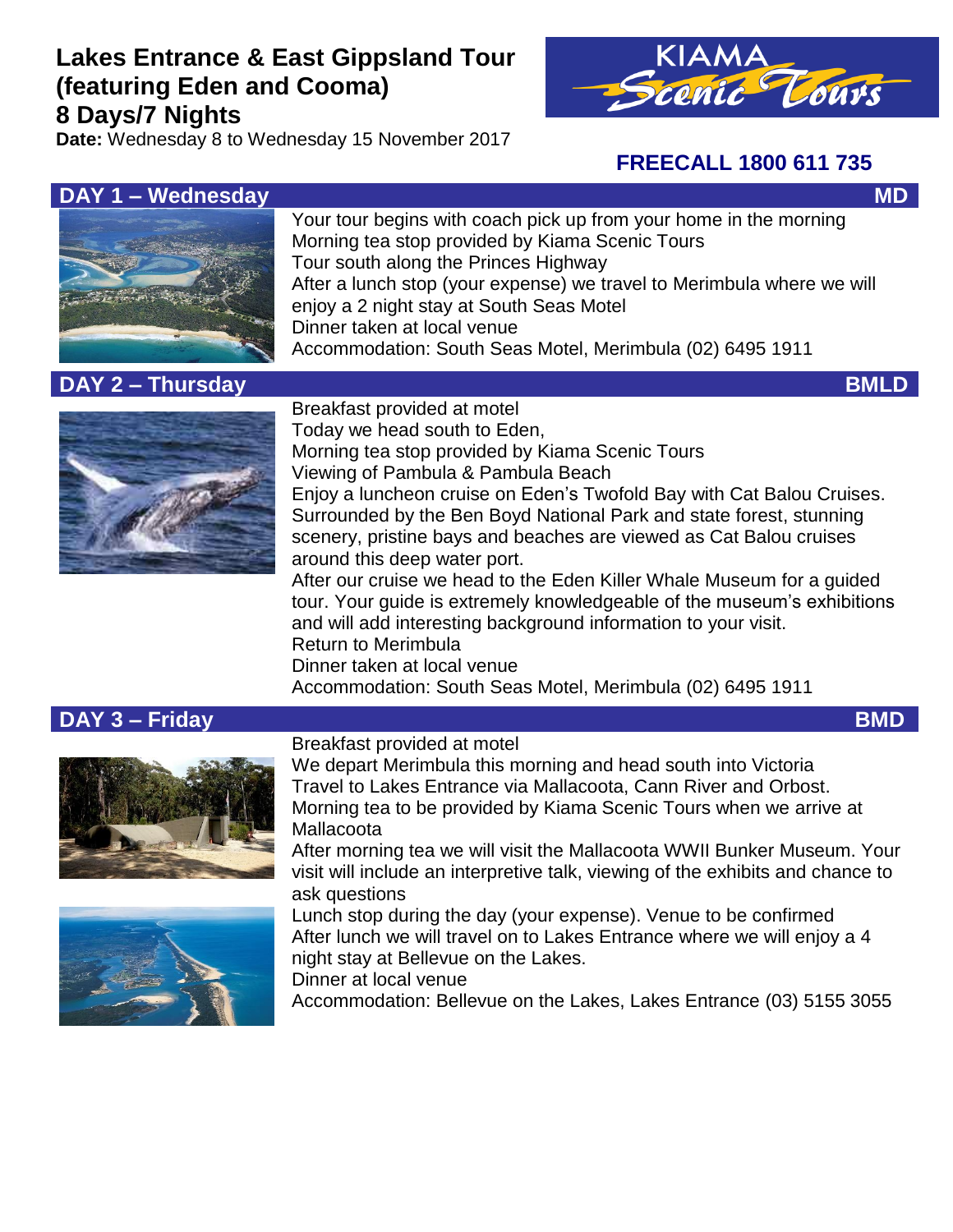## **DAY 4 – Saturday BMD**



Breakfast provided at motel

This morning we travel to Jemmy's Point Lookout to view the lakes system We will then visit Nyerimilang Park historic homestead for a self guided tour. The homestead is the highlight of a delightful garden setting on a cliff top above the beautiful Gippsland Lakes. It is set amongst gardens with plants from different environments, historic farm buildings and pastoral surrounds. Kiama Scenic Tours to provide morning tea while here. We then go on to Bairnsdale to view the beautiful St Mary's Catholic Church, which has magnificent artwork and stained glass windows. Lunch at own expense while in Bairnsdale

We then head back to Lakes Entrance to visit the Sea Shell Museum, one of Australia's largest displays of Natural Marine Life. Featuring over 90,000 items, including a 10 metre coral reef, aquariums, model railway room and a huge gift shop featuring shell and ocean gifts.

Return to motel

Dinner taken at local venue Accommodation: Bellevue on the Lakes, Lakes Entrance (03) 5155 3055

#### **DAY 5 – Sunday BMLD**



Breakfast provided at motel

Today we travel north of Lakes Entrance to Nowa Nowa, home to Mingling Waters and the Ramsdell Wood Display. Visit includes guided tour and morning tea.

We then go onto Buchan Caves for guided Royal Cave Tour (walking and steps involved). The Royal Cave features beautiful calcite-rimmed pools. Pass through the stunning Font of the Gods and Princess Royal Chambers viewing many stalagmites and stalactites. The cave is a constant 17 degrees with a humidity of 90%. We will then enjoy a picnic in the tranquil reserve surrounds (provided by Kiama Scenic Tours). Return to Lakes Entrance Dinner taken at local venue

Accommodation: Bellevue on the Lakes, Lakes Entrance (03) 5155 3055

## **DAY 6 – Monday BMLD**



#### Breakfast provided at motel

This morning we enjoy a 35km scenic Thunderbird Cruise on the Gippsland lakes. Includes light morning tea on board We then go onto Wyanga Park Winery for wine tasting on arrival, followed by lunch served in Henry's Winery Café. Return to Lakes Entrance via a 45 minute boat trip along the sheltered North Arm. Return to motel Dinner taken at local venue

Accommodation: Bellevue on the Lakes, Entrance (03) 5155 3055

## **DAY 7 – Tuesday BMAD**



#### Breakfast provided at motel

Check out from our motel this morning as we say goodbye to the Gippsland. Travel to Cooma via Cann River and Bombala. Morning tea stop provided en-route by Kiama Scenic Tours After a lunch stop (your expense) we travel to Cooma Before checking into our overnight accommodation, we will visit the Snowy Hydro Discovery Centre. Watch a DVD on the story of the scheme, explore the comprehensive collection and enjoy afternoon tea in the café. Overnight accommodation tonight will be at the Sovereign Inn Cooma Dinner taken at local venue Accommodation: Sovereign Inn, Cooma (02) 6452 1366